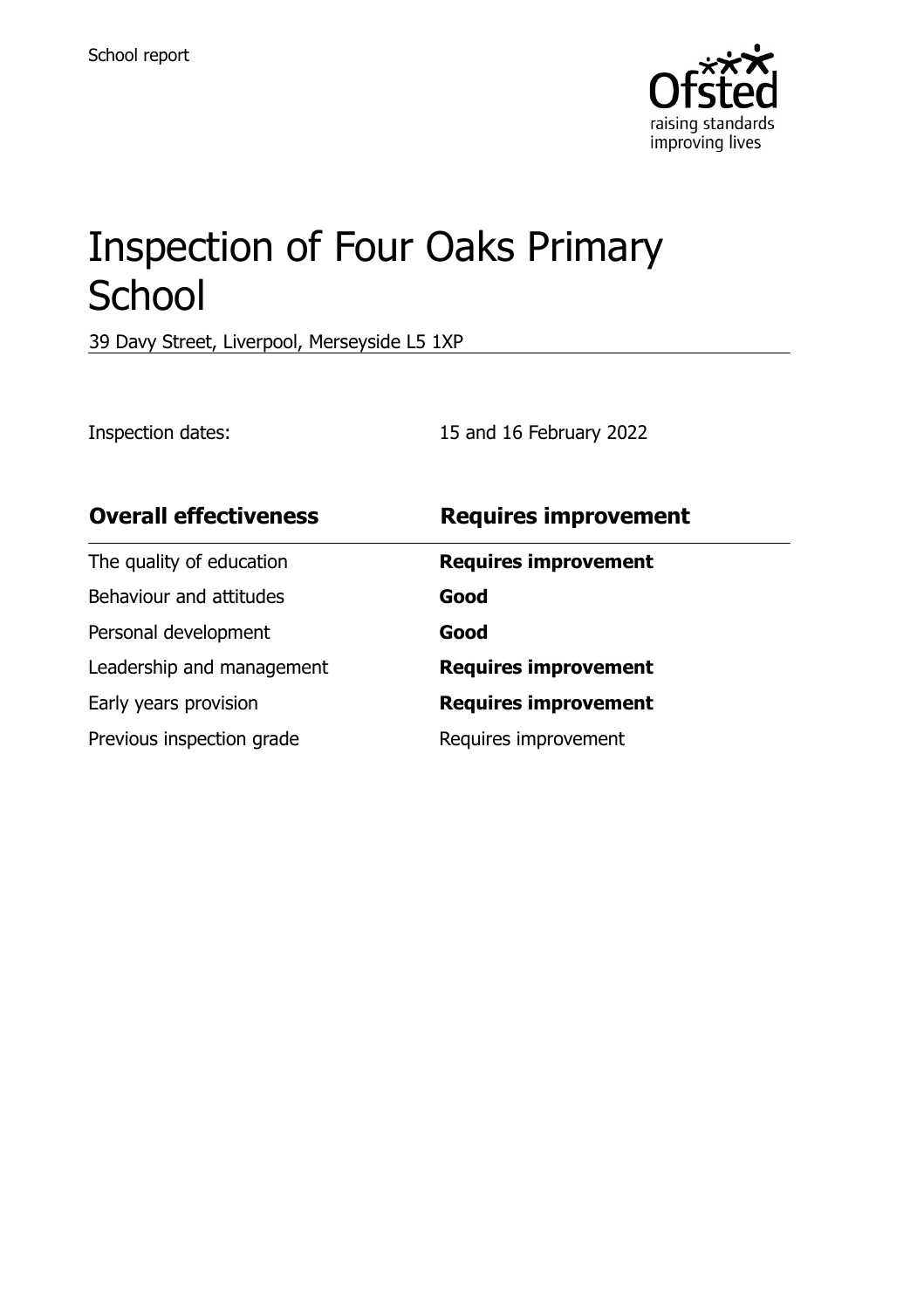

## **What is it like to attend this school?**

The school is a calm and welcoming place where pupils enjoy learning. Pupils behave well. They take pride in their work and their achievements.

Pupils at this school celebrate diversity. They were keen to show inspectors the many different countries represented within their school community. They enjoy exploring different religions and cultures. Pupils are respectful towards each other and staff.

Pupils are happy and safe in school. They enjoy social times. Staff take good care of pupils, including children in the early years. Pupils trust adults to sort out any problems that might occur on the playground or in class.

Pupils told inspectors that bullying is rare. Some parents and carers do not agree with this. However, inspectors found that incidents affecting pupils, including those involving bullying, are fully investigated and addressed by leaders.

Leaders want pupils to achieve well. They have improved the curriculum to enable this to happen. As a result, pupils in Years 1 and 2 achieve better than they did in the past. However, due to the previous poor-quality curriculum, some pupils in key stage 2 have considerable gaps in their learning. This means that they do not achieve as well as they should.

In the early years, the curriculum is underdeveloped. Leaders do not ensure that children in the early years learn as much as they should. This is especially true for children with special educational needs and/or disabilities (SEND).

#### **What does the school do well and what does it need to do better?**

Since the previous inspection, leaders have worked alongside external consultants to develop a new and more ambitious curriculum. In key stages 1 and 2, the curriculum is now well organised in all subjects. Leaders have ensured that teachers know the essential content that pupils are expected to learn. Teachers also know in what order this new knowledge must be taught. Leaders' improvements to curriculum planning in key stage 1 are increasing pupils' motivation to learn. However, in key stage 2, pupils remain behind in their learning due to the impact of the COVID-19 pandemic and the previously weak curriculum.

Teachers are using assessment strategies with increasing effect to address pupils' misconceptions. Added to this, teachers are also addressing the learning that pupils have missed or forgotten as a result of the impact of the COVID-19 pandemic. However, this work is at the early stages of development. Although pupils are beginning to build up a richer bank of knowledge, their recall of prior learning is fragile. This makes learning new facts or concepts more difficult for pupils, especially those in key stage 2 and those with SEND.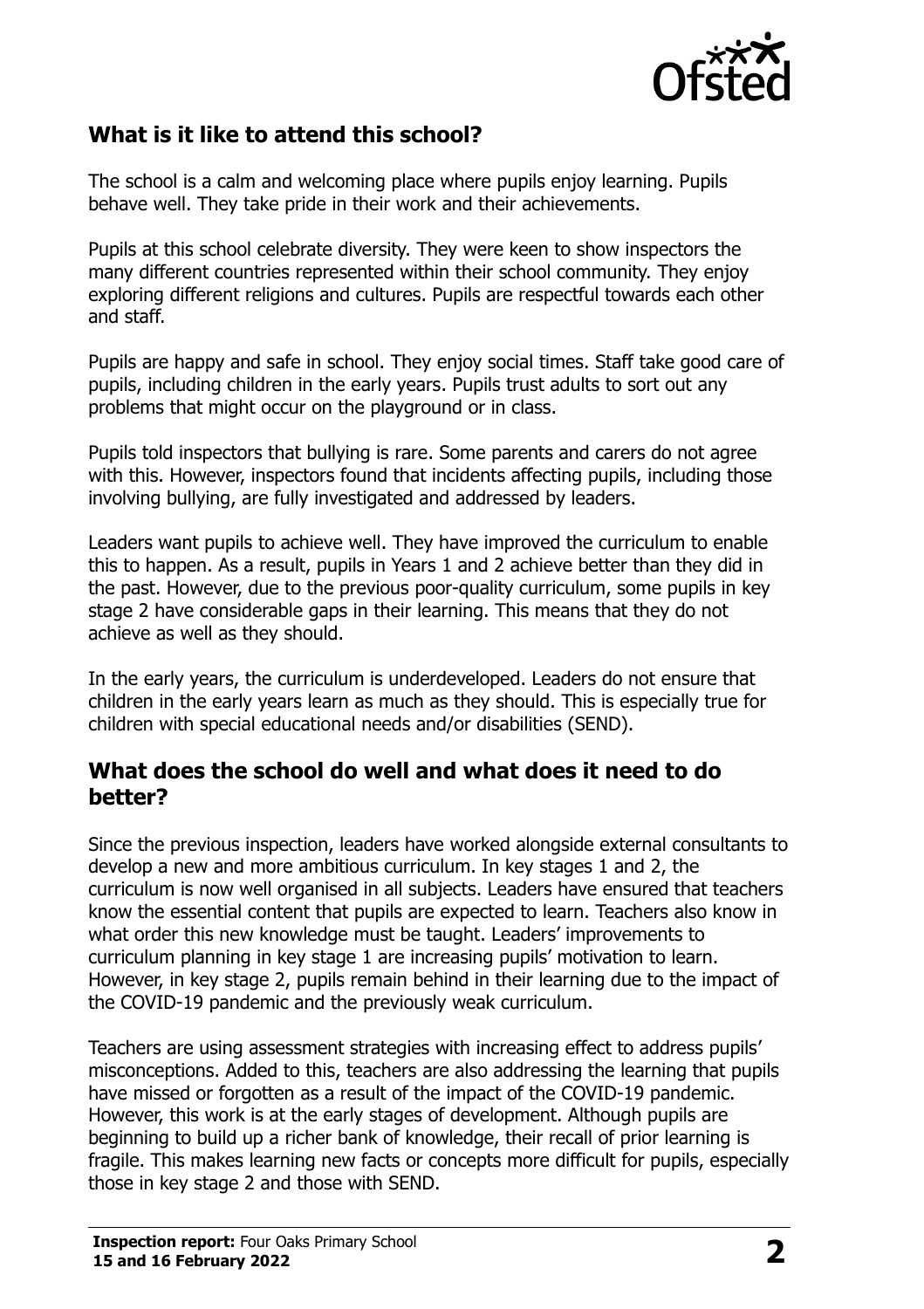

In the early years, leaders do not ensure that some children are fully prepared for Year 1. Leaders have not defined exactly what children need to know in each area of learning. Consequently, leaders do not provide sufficient guidance and support to staff or children. This results in some adults not focusing sufficiently well on what children need to know and be able to do. On occasions, a few children in the early years lose interest in their learning as a result of a curriculum that is not sufficiently well planned and delivered.

Leaders make effective use of a range of resources to identify pupils with SEND. They also identify and support those pupils who are behind in their development because they are still learning to speak English as an additional language. Leaders access an appropriate range of multi-agency support. However, leaders do not ensure that teachers make effective use of the advice and guidance given to them. This hinders how well teachers meet the needs of pupils, and children in the early years, with SEND.

Most children begin to build up secure phonics knowledge in the Reception Year. This successfully continues into key stage 1. Pupils who need to catch up with their reading knowledge higher up the school receive appropriate support.

Staff are well trained to help pupils to learn to read. They follow the school's agreed phonics programme diligently. Pupils enjoy reading books matched to the sounds that they know until they are fluent and accurate readers. Older pupils relish having time to read the carefully chosen and high-quality books that are in their classrooms. Pupils' strong reading knowledge is helping pupils in key stages 1 and 2 to access the newly refreshed curriculum.

Pupils listen respectfully in lessons and demonstrate positive attitudes to learning. However, a small number of pupils, and children in the early years, do not attend school as regularly as they should. Leaders are in the process of addressing this issue.

Leaders provide high-quality opportunities for pupils' wider development. Pupils develop new interests and talents through the clubs on offer. They learn about the values of democracy and equality. Pupils benefit from thoughtfully chosen books and resources that broaden their understanding of how people might be different to themselves. Activities such as these help to prepare pupils for the wider world that they will experience when they are older.

Governors have invested heavily by providing additional training and support for teaching staff and leaders. This is so that they can improve the quality of education that pupils receive. However, governors have not provided enough challenge to leaders about the impact of their work. This is particularly the case for the leadership of the early years.

## **Safeguarding**

The arrangements for safeguarding are effective.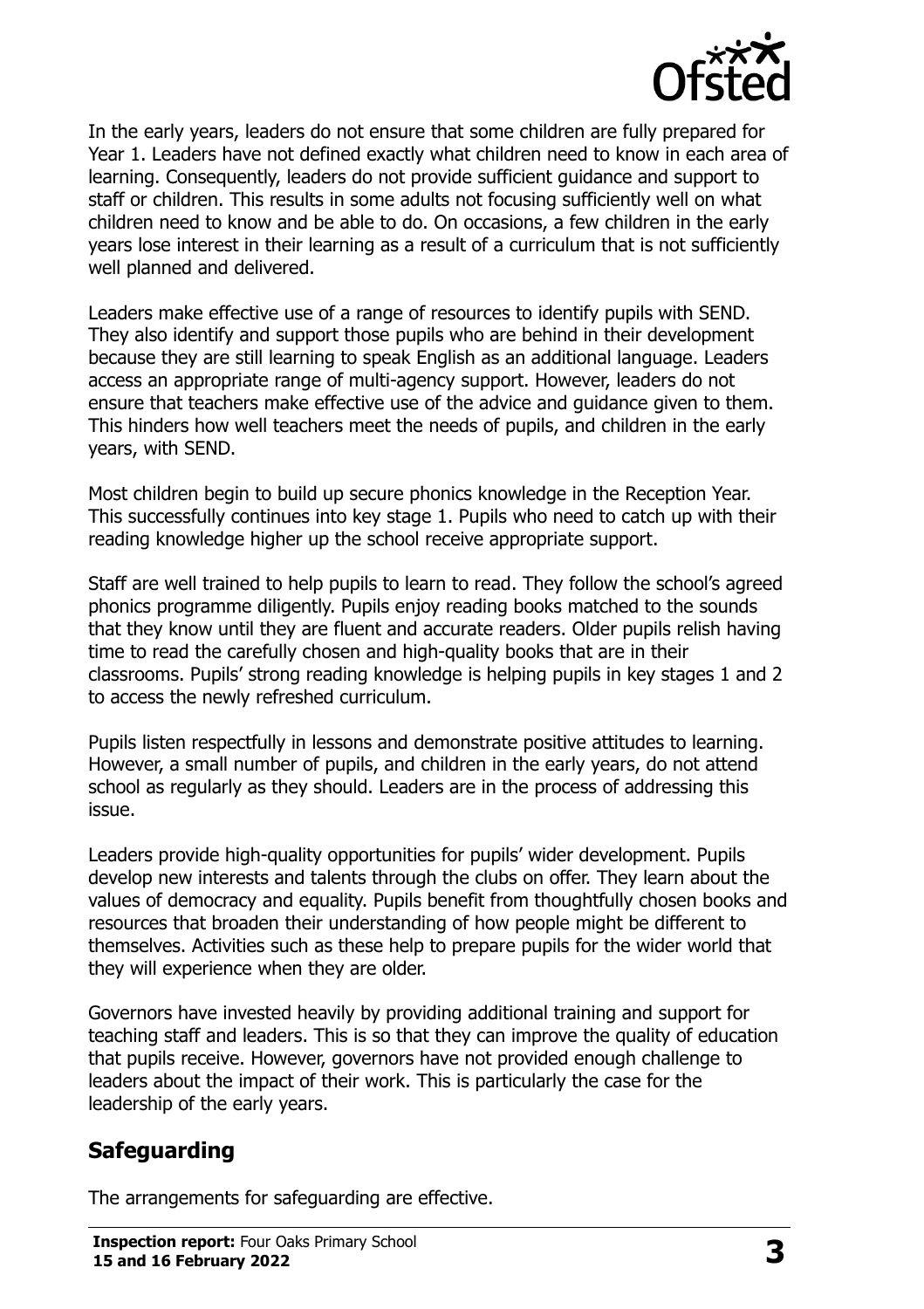

Leaders ensure that staff know how to keep pupils safe. Staff know how to identify pupils who may be at risk of potential harm. They pass on their concerns diligently to the personnel responsible for safeguarding. Leaders make effective use of external support to protect pupils from harm when this is needed.

Leaders have ensured that there are secure systems in place to ensure that information relating to the safeguarding of pupils is recorded effectively. Some of these systems have recently been upgraded. Staff are still developing the confidence to use these systems. Some minor issues with safeguarding records were rectified during the inspection.

## **What does the school need to do to improve?**

#### **(Information for the school and appropriate authority)**

- **Pupils' learning has been hampered by a previously poorly planned curriculum. As** a result, pupils struggle to recall important knowledge and they have gaps in their learning, particularly in key stage 2. Leaders should embed their new curriculum across the school and ensure that it is delivered well by teachers. This is to ensure that pupils retain the essential knowledge that they need for the next stages of their education.
- Leaders have not defined what children need to know in each area of the early years curriculum. Consequently, adults do not provide sufficient support to help children to build up the knowledge that they need to achieve well. As a result, a few children become disengaged in their learning. Leaders need to finalise their curriculum planning in the early years. This is so that adults know exactly what knowledge to teach children in preparation for the demands of the Year 1 curriculum.
- Leaders do not ensure that staff make effective use of the information that they receive about how to support children and pupils with SEND. As a result, some children and pupils with SEND do not achieve as well as they should. Leaders should ensure that staff know how to use the information that they receive about pupils with SEND to enable them to achieve consistently well across the curriculum.
- Governors do not challenge leaders effectively enough about the impact of their actions to improve the quality of education, including in the early years. As a result, children and pupils do not learn as well as they should. Governors need to hone their skills in checking the impact of leaders' work. They need to ensure that all pupils benefit from a high-quality education, especially children in the early years.

## **How can I feed back my views?**

You can use [Ofsted Parent View](http://parentview.ofsted.gov.uk/) to give Ofsted your opinion on your child's school, or to find out what other parents and carers think. We use information from Ofsted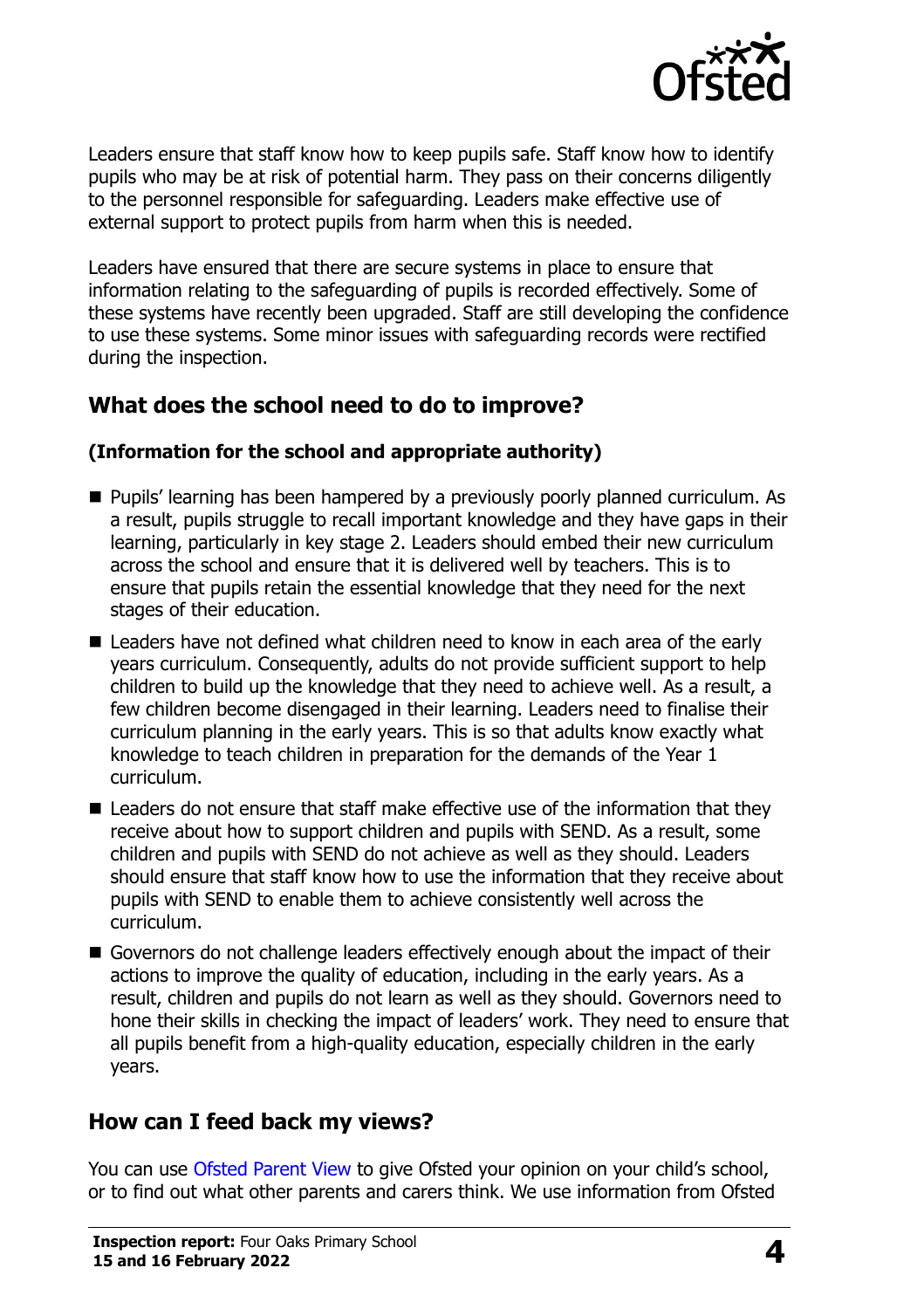

Parent View when deciding which schools to inspect, when to inspect them and as part of their inspection.

The Department for Education has further quidance on how to complain about a school.

If you are the school and you are not happy with the inspection or the report, you can [complain to Ofsted.](http://www.gov.uk/complain-ofsted-report)

## **Further information**

You can search for [published performance information](http://www.compare-school-performance.service.gov.uk/) about the school.

In the report, '[disadvantaged pupils](http://www.gov.uk/guidance/pupil-premium-information-for-schools-and-alternative-provision-settings)' refers to those pupils who attract government pupil premium funding: pupils claiming free school meals at any point in the last six years and pupils in care or who left care through adoption or another formal route.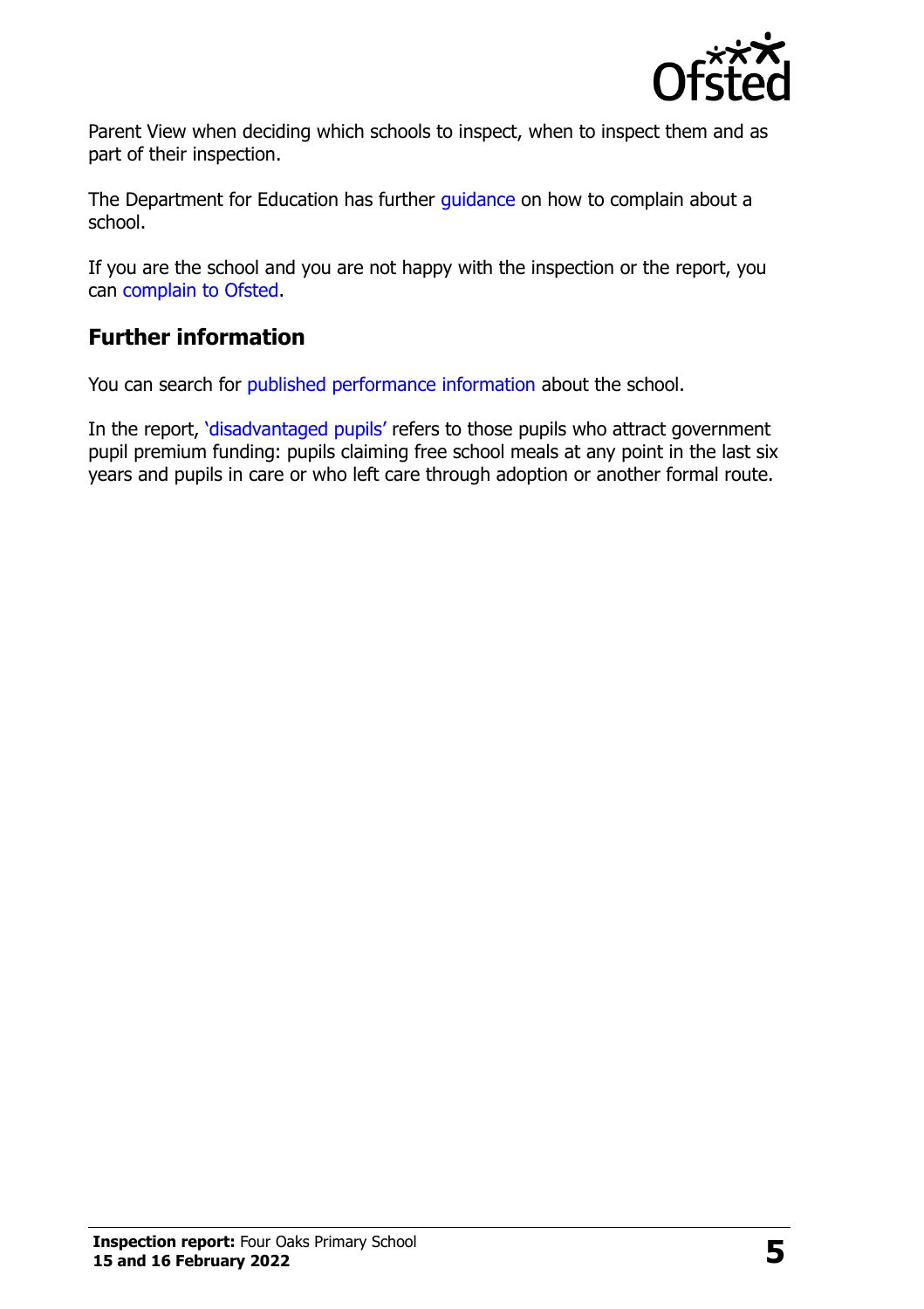

### **School details**

| Unique reference number             | 131313                                                               |  |
|-------------------------------------|----------------------------------------------------------------------|--|
| <b>Local authority</b>              | Liverpool                                                            |  |
| <b>Inspection number</b>            | 10200802                                                             |  |
| <b>Type of school</b>               | Primary                                                              |  |
| <b>School category</b>              | Community                                                            |  |
| Age range of pupils                 | 3 to 11                                                              |  |
| <b>Gender of pupils</b>             | Mixed                                                                |  |
| Number of pupils on the school roll | 365                                                                  |  |
| <b>Appropriate authority</b>        | The governing body                                                   |  |
| <b>Chair of governing body</b>      | Nikki Smith                                                          |  |
| <b>Headteacher</b>                  | Sara Robinson                                                        |  |
| Website                             | www.fouroaksprimary.co.uk/                                           |  |
| Date of previous inspection         | 30 and 31 January 2018, under section 5<br>of the Education Act 2005 |  |

## **Information about this school**

- The leadership team has been restructured since the previous inspection. Four new assistant headteachers have been appointed.
- A large proportion of pupils have lived in other countries before they began at the school. Many pupils speak English as an additional language
- The school makes use of one alternative provider.

## **Information about this inspection**

The inspectors carried out this inspection under section 5 of the Education Act 2005.

This was the first routine inspection the school received since the COVID-19 pandemic began. Inspectors discussed the impact of the pandemic with leaders and have taken that into account in their evaluation of the school.

**Inspectors spoke with the headteacher and other leaders in the school, including** leaders for SEND. Inspectors spoke with a group of governors, including the chair of governors.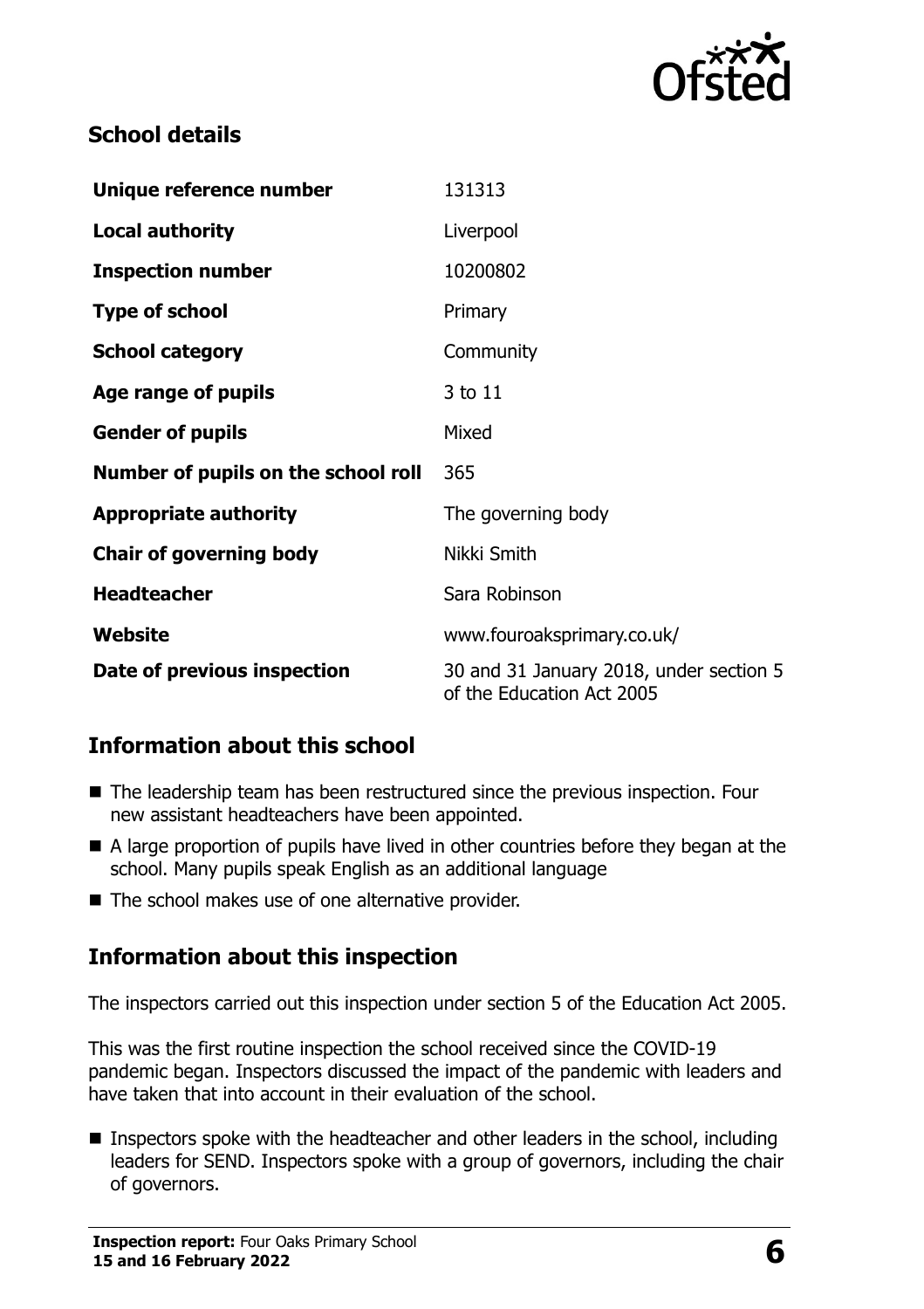

- Inspectors looked at a range of documentation relating to safeguarding. This included: the school's central record of staff and visitors; staff's training records; records of safeguarding; and samples of the records kept on individual pupils.
- Inspectors carried out deep dives in early reading, mathematics, art and design, history and religious education. They talked with the curriculum leaders of these subject areas. Inspectors also visited lessons, looked at examples of pupils' work, held discussions with teachers and talked with pupils. Inspectors looked at the curriculum plans and samples of work from other areas of the curriculum.
- Inspectors observed pupils' behaviour at breaktimes and lunchtimes. They observed pupils' behaviour as they moved around the school.
- Inspectors spoke with groups of pupils about their experiences at school.
- Inspectors spoke with parents as they dropped their children off at school. They considered the responses to Ofsted Parent View. They also considered the freetext responses from parents to find out their views of the school.
- There were no responses to Ofsted's staff or pupil surveys.

#### **Inspection team**

| Claire Cropper, lead inspector | Her Majesty's Inspector |
|--------------------------------|-------------------------|
| Bev Dolman                     | Ofsted Inspector        |
| Tina Cleugh                    | Ofsted Inspector        |